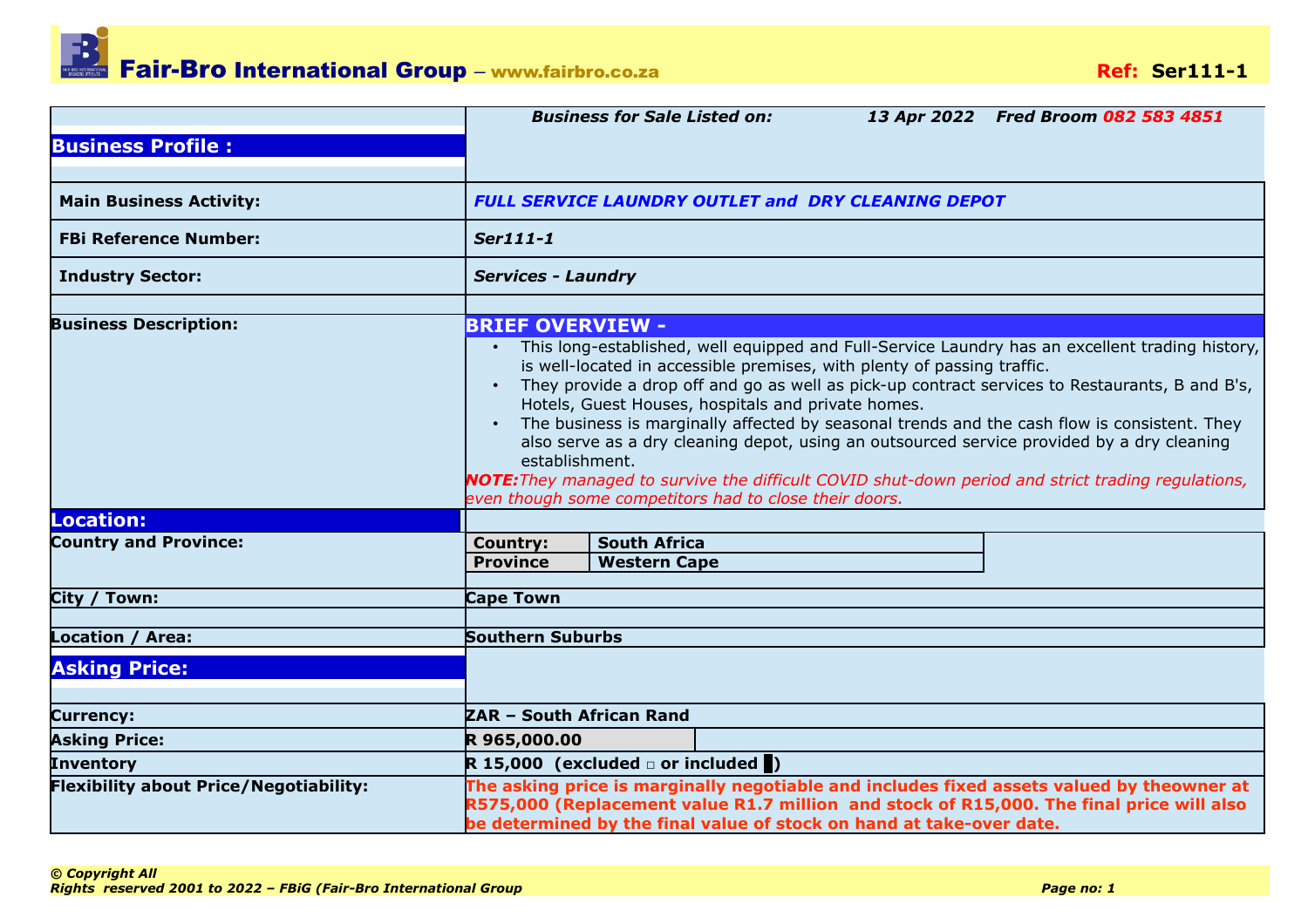

| <b>Financial Information:</b>                       |                                                                                                                                                                                                                                                                           |                |                                                                                                                                                                                                                                                                                                                                                                                            |                                  |                        |             |                                                                                                                                                                                                |
|-----------------------------------------------------|---------------------------------------------------------------------------------------------------------------------------------------------------------------------------------------------------------------------------------------------------------------------------|----------------|--------------------------------------------------------------------------------------------------------------------------------------------------------------------------------------------------------------------------------------------------------------------------------------------------------------------------------------------------------------------------------------------|----------------------------------|------------------------|-------------|------------------------------------------------------------------------------------------------------------------------------------------------------------------------------------------------|
| Turnover:                                           | $\mathbf R$<br>Annual:                                                                                                                                                                                                                                                    |                | 1,630,566                                                                                                                                                                                                                                                                                                                                                                                  | month:                           | <b>Monthly ave per</b> | R.          | 135,881                                                                                                                                                                                        |
| Gross Profit %/Mark-up %:                           | <b>Gross Profit %</b>                                                                                                                                                                                                                                                     |                | 48.40%                                                                                                                                                                                                                                                                                                                                                                                     | Mark-up %                        |                        |             | 194.00%                                                                                                                                                                                        |
| Owner/s Profit: EBITDO - before owner/s<br>drawings | $\mathbf R$<br><b>Annual:</b>                                                                                                                                                                                                                                             |                | 308,895                                                                                                                                                                                                                                                                                                                                                                                    | month:                           | <b>Monthly ave per</b> | $\mathbf R$ | 25,741                                                                                                                                                                                         |
| <b>ROI %:</b>                                       | 32                                                                                                                                                                                                                                                                        | $\%$ per annum |                                                                                                                                                                                                                                                                                                                                                                                            |                                  |                        |             |                                                                                                                                                                                                |
| <b>Other Information:</b>                           |                                                                                                                                                                                                                                                                           |                |                                                                                                                                                                                                                                                                                                                                                                                            |                                  |                        |             |                                                                                                                                                                                                |
| Total Number of staff:                              | <b>TOTAL STAFF</b>                                                                                                                                                                                                                                                        |                | <b>Monthly Staff:</b>                                                                                                                                                                                                                                                                                                                                                                      |                                  | <b>Weekly Staff:</b>   |             | <b>Casual Staff:</b>                                                                                                                                                                           |
|                                                     | 8                                                                                                                                                                                                                                                                         |                | $\overline{2}$                                                                                                                                                                                                                                                                                                                                                                             |                                  |                        |             |                                                                                                                                                                                                |
| Year Established/Acquired by present owner:         | <b>Year Established</b>                                                                                                                                                                                                                                                   |                | 2004                                                                                                                                                                                                                                                                                                                                                                                       | <b>Acquired by present owner</b> |                        |             | 2010                                                                                                                                                                                           |
| Ownership:                                          | <b>Sole Proprietor</b>                                                                                                                                                                                                                                                    |                | <b>Partnership</b>                                                                                                                                                                                                                                                                                                                                                                         |                                  |                        |             | <b>Close Corporation</b><br>$\boldsymbol{\mathsf{X}}$                                                                                                                                          |
| <b>Potential to Relocate:</b>                       | <b>Level of relocation</b><br><b>High</b><br>Highly portable. Business not bound to any area.<br><b>Medium</b><br>Can be relocated with very little disruption<br>X Relocation is possible, but not advised.<br>Low<br><b>Business cannot be relocated</b><br><b>Zero</b> |                |                                                                                                                                                                                                                                                                                                                                                                                            |                                  |                        |             |                                                                                                                                                                                                |
| <b>Additional Information:</b>                      |                                                                                                                                                                                                                                                                           |                | <b>DISCLAIMER REGARDING INFORMATION -</b>                                                                                                                                                                                                                                                                                                                                                  |                                  |                        |             |                                                                                                                                                                                                |
|                                                     | $\bullet$<br>$\bullet$<br>business.<br>$\bullet$                                                                                                                                                                                                                          |                | No representation or warranty, express or implied, is given as to the accuracy or<br>completeness of the contents of this profile.<br>included in a definitive agreement to the proposed sale of the vendors' interests in the<br>Neither this profile nor any of the information contained in it shall form the basis of any<br>acquire any shares in the business or any interest in it. |                                  |                        |             | The only representations and warranties that will be made are those that may eventually be<br>contract for such sale, nor does it constitute an offer, invitation or inducement to purchase or |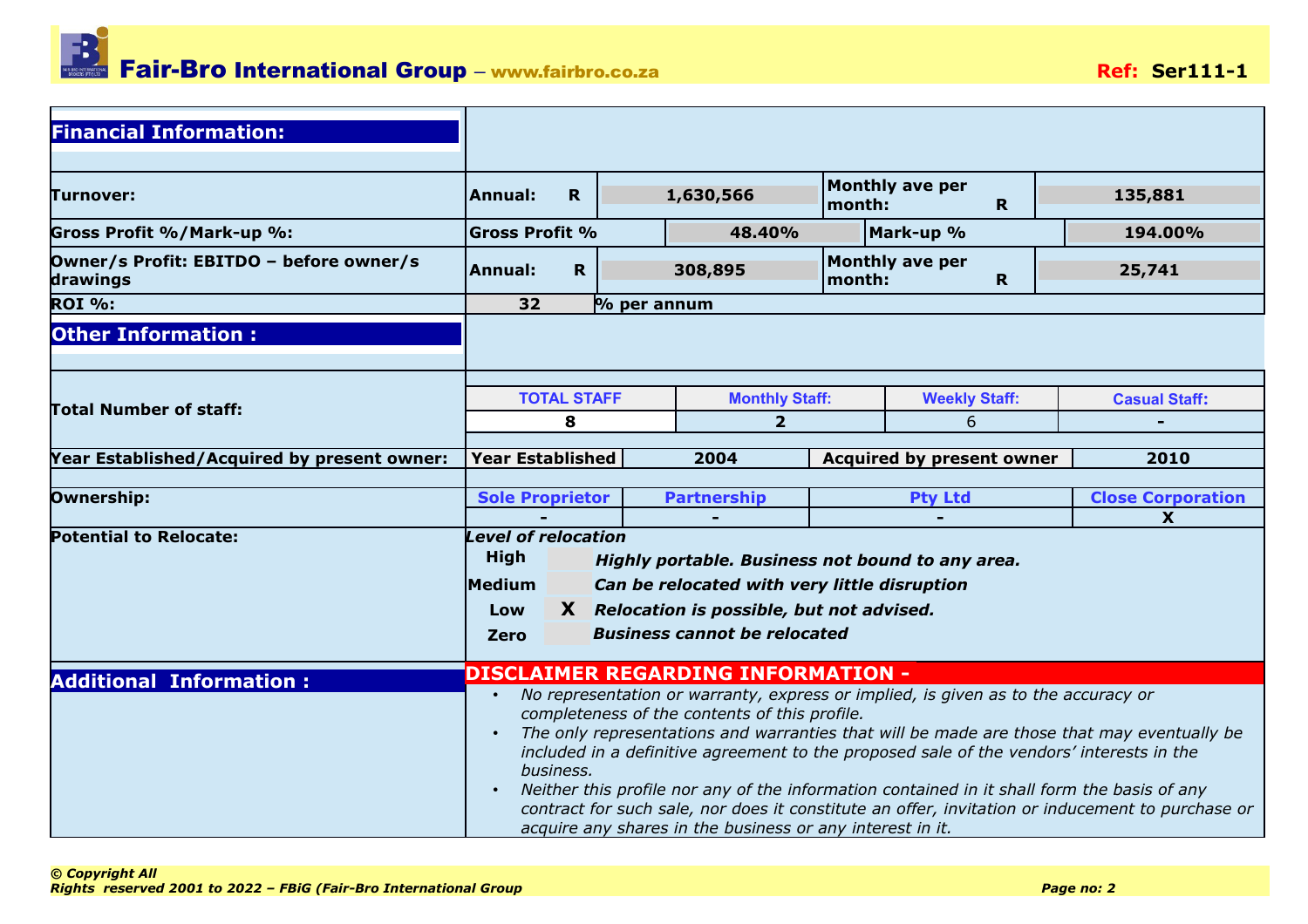| <b>GENERAL INFORMATION -</b>                                                                                                                                                                                                                                                                                                                                                                                                                                                                                                                                                                                                                                           |
|------------------------------------------------------------------------------------------------------------------------------------------------------------------------------------------------------------------------------------------------------------------------------------------------------------------------------------------------------------------------------------------------------------------------------------------------------------------------------------------------------------------------------------------------------------------------------------------------------------------------------------------------------------------------|
| This is a well run business and costs are strictly managed. Equipment is in excellent condition<br>and regularly maintained.<br>Majority of the staff have many years service and the Supervisor looks after day to day<br>operations in conjunction with the owner, who looks after all the admin.<br>The monthly rent is R20,000 and the lease comes up for renewal from $1st$ August 2022, and<br>the renewal will not be a problem and can be negotiated with the Landlord.<br>Operating Hours are Monday to Friday 8:00 am to 5:00 pm and Saturday 8:30 am to 1:30<br>pm<br>Many commercial customers are granted 30 days to pay - no discounts and no bad debts. |
| <b>FINANCIAL INFORMATION -</b>                                                                                                                                                                                                                                                                                                                                                                                                                                                                                                                                                                                                                                         |
| Detailed historical financials will be made available to approved buyers in terms of the signed<br>confidentiality agreement (NDA) and all the information can be verified.<br>The financial information reflected above is based on Turnover, gross profit, expenses and<br>$\bullet$<br>EBITDA (Owner's profit) extracted from the forecast for the current year - December 2021 to<br>November 2022.                                                                                                                                                                                                                                                                |
| <b>POTENTIAL -</b>                                                                                                                                                                                                                                                                                                                                                                                                                                                                                                                                                                                                                                                     |
| The potential is unlimited and the business needs a hands-on owner to grow sales - either<br>$\bullet$<br>calling on prospects, social media awareness and advertising.<br>This could be a great business for a working couple, sharing duties to optimize the potential.                                                                                                                                                                                                                                                                                                                                                                                              |
| <b>REASON FOR SELLING -</b>                                                                                                                                                                                                                                                                                                                                                                                                                                                                                                                                                                                                                                            |
| The owner is retiring (age 75) and needs to assist his wife who has a debilitating disease.                                                                                                                                                                                                                                                                                                                                                                                                                                                                                                                                                                            |
| <b>HANDOVER -</b>                                                                                                                                                                                                                                                                                                                                                                                                                                                                                                                                                                                                                                                      |
| The Seller is prepared to assist the buyer for a short hand-over period, subject to an agreed<br>arrangement.                                                                                                                                                                                                                                                                                                                                                                                                                                                                                                                                                          |
| <b>PROOF OF FUNDING REQUIREMENT -</b>                                                                                                                                                                                                                                                                                                                                                                                                                                                                                                                                                                                                                                  |
| Interested parties MUST be able to demonstrate that they have access to the required funds<br>$\bullet$<br>to finance a cash transaction purchase.<br>In terms of the Broker's mandate, the Seller will not entertain any discussions, or consent to<br>$\bullet$<br>provide any details or documentation; or accept any offer unless you first meet this criteria.<br>The Potential Buyer will need to provide proof of these financial requirements in your initial<br>enquiry.                                                                                                                                                                                      |